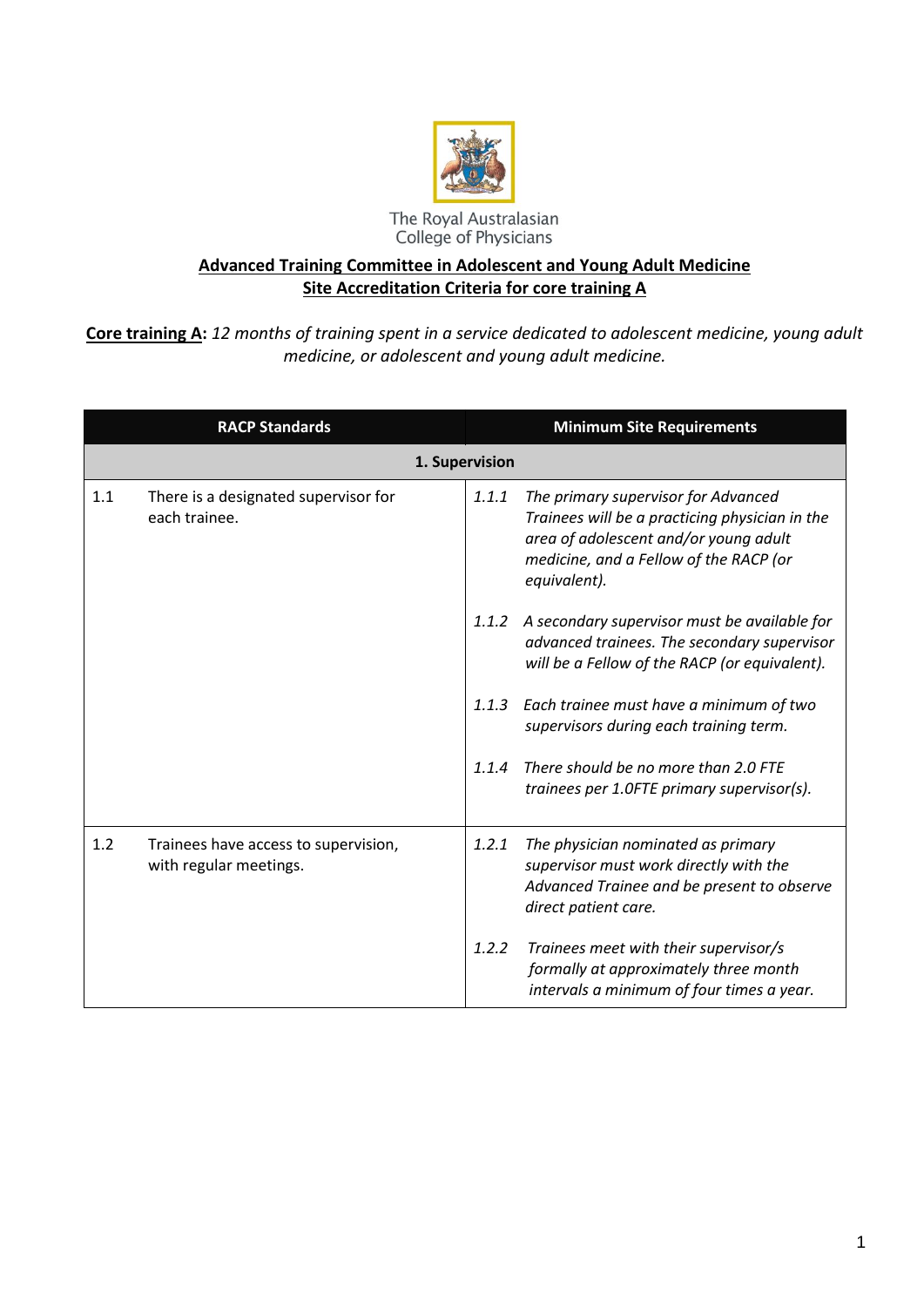| 1.3 | Supervisors are RACP approved and<br>meet any other specialty specific<br>requirements regarding qualifications for<br>supervisors.                                | 1.3.1<br>1.3.2 | Supervisors will have attended an RACP<br>Supervisor workshop within the last 5 years,<br>or intend to attend within 6 months of<br>commencing as a supervisor.<br>Supervisors must be familiar with the<br>requirements of the Adolescent and Young<br>Adult Medicine Advanced Training Program<br>and Curriculum.                           |
|-----|--------------------------------------------------------------------------------------------------------------------------------------------------------------------|----------------|-----------------------------------------------------------------------------------------------------------------------------------------------------------------------------------------------------------------------------------------------------------------------------------------------------------------------------------------------|
| 1.4 | Supervisors are supported by the setting<br>or network to be given the time and<br>resources to meet RACP supervision<br>requirements and criteria on supervision. | 1.4.1<br>1.4.2 | Supervisors have protected non- clinical<br>administration time, part of which can be<br>allocated to supervision of trainees and<br>informal meetings with trainees on a<br>minimum weekly basis.<br>Supervisors have protected time to<br>support the trainee to complete training<br>requirements including PREP formative<br>assessments. |
|     | 2. Facilities and Infrastructure                                                                                                                                   |                |                                                                                                                                                                                                                                                                                                                                               |
| 2.1 | There are appropriate facilities and<br>services for the type of work being<br>undertaken.                                                                         | 2.1.1          | There is administrative support for the<br>service so that trainees' clinical workload is<br>not diminished by time spent on clerical<br>work.                                                                                                                                                                                                |
|     |                                                                                                                                                                    | 2.1.2          | Trainees are provided with the following:                                                                                                                                                                                                                                                                                                     |
|     |                                                                                                                                                                    |                | A dedicated workstation or office                                                                                                                                                                                                                                                                                                             |
|     |                                                                                                                                                                    |                | A work e-mail address                                                                                                                                                                                                                                                                                                                         |
|     |                                                                                                                                                                    |                | A dedicated telephone                                                                                                                                                                                                                                                                                                                         |
|     |                                                                                                                                                                    |                | Appropriate software for clinical<br>purposes                                                                                                                                                                                                                                                                                                 |
|     |                                                                                                                                                                    |                | Access to printing, fax and photocopying<br>facilities                                                                                                                                                                                                                                                                                        |
|     |                                                                                                                                                                    |                | Internet access to common information<br>databases                                                                                                                                                                                                                                                                                            |
| 2.2 | There are facilities and equipment to<br>support educational activities, such as<br>study areas and tutorial rooms.                                                | 2.2.1          | If trainees cannot physically attend<br>formal education sessions, there must be<br>facilities such as videoconferencing that<br>allow them to access these.                                                                                                                                                                                  |
|     |                                                                                                                                                                    | 2.2.2          | Trainees must have access to the RACP<br><b>Advanced Training Portal using facilities</b><br>provided by the workplace.                                                                                                                                                                                                                       |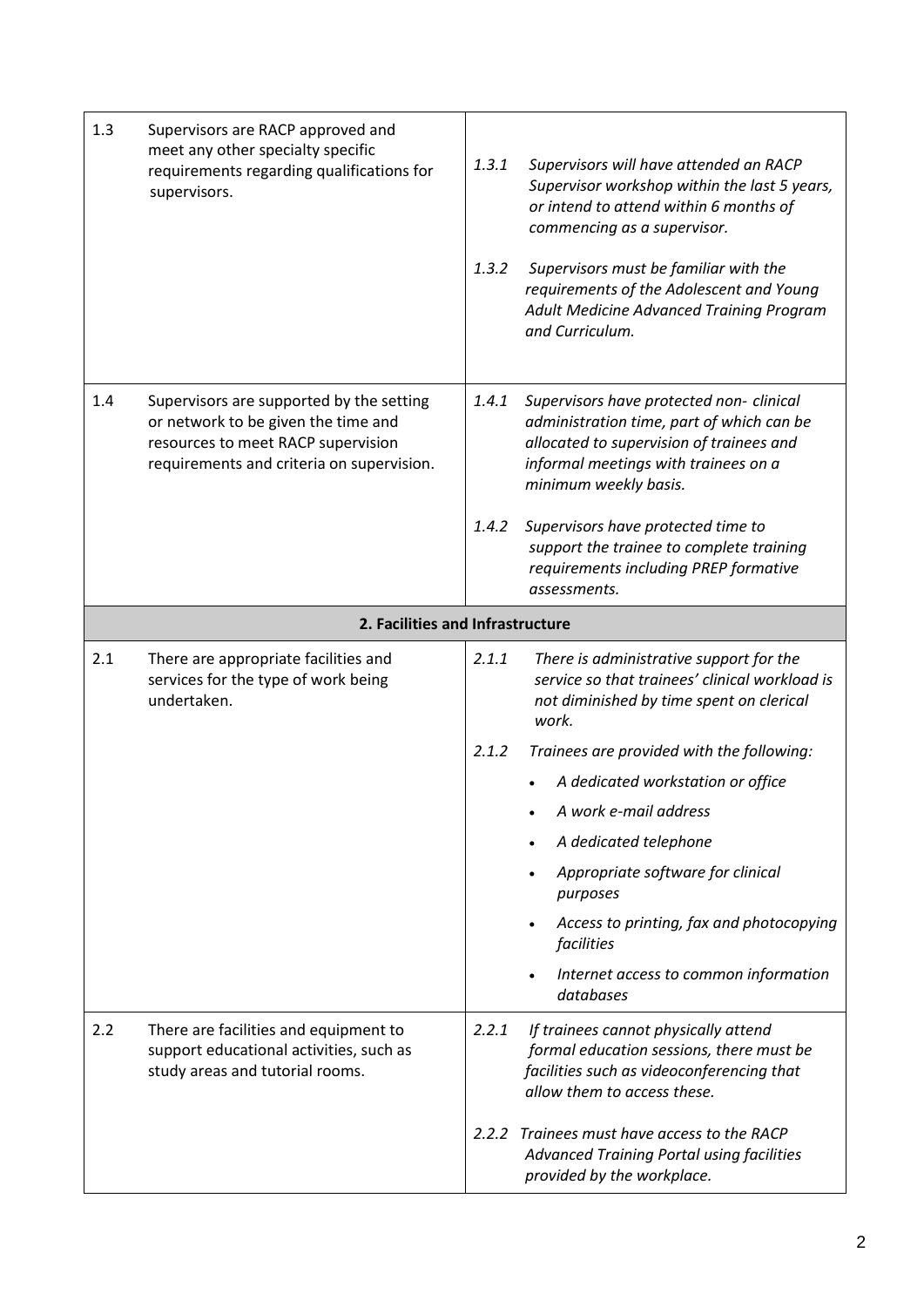|                          |                                                                                                                                                              | 2.2.3 | Trainees will have access to resources<br>supporting remote electronic learning if<br>required to work away from the primary<br>training site.                                                                                                                           |  |  |
|--------------------------|--------------------------------------------------------------------------------------------------------------------------------------------------------------|-------|--------------------------------------------------------------------------------------------------------------------------------------------------------------------------------------------------------------------------------------------------------------------------|--|--|
|                          | 3. Profile of Work                                                                                                                                           |       |                                                                                                                                                                                                                                                                          |  |  |
| 3.1                      | The setting must provide a suitable<br>workload and appropriate range of work.                                                                               | 3.1.1 | The trainee's workload must encompass<br>some or all of the range of patient contacts<br>required for the Advanced Trainee, including:<br>Ambulatory care/outpatient clinics                                                                                             |  |  |
|                          |                                                                                                                                                              |       | Involvement in a multi-disciplinary<br>adolescent and young adult medicine<br>team                                                                                                                                                                                       |  |  |
|                          |                                                                                                                                                              |       | Continuity of care across 12 months                                                                                                                                                                                                                                      |  |  |
|                          |                                                                                                                                                              | 3.1.2 | The trainee must see predominantly<br>adolescent and/or young adult patients.                                                                                                                                                                                            |  |  |
|                          |                                                                                                                                                              | 3.1.3 | The trainee must see a range of adolescent<br>and young adult cases and conditions.                                                                                                                                                                                      |  |  |
|                          |                                                                                                                                                              | 3.1.4 | The trainee must be provided with leadership<br>and advocacy opportunities to learn how to<br>advocate on behalf of adolescents and young<br>adults as well as to build the knowledge and<br>confidence needed to be a leader in<br>adolescent and young adult medicine. |  |  |
| 3.2                      | Trainees participate in quality and safety<br>activities.                                                                                                    | 3.2.1 | The site involves the Advanced Trainee in<br>quality assurance activities.                                                                                                                                                                                               |  |  |
| 3.3                      | There is the capacity for project work<br>(including research) and ongoing<br>training.                                                                      | 3.3.1 | The site should have an active clinical or basic<br>research program to which the advanced<br>trainee can contribute to obtain experience<br>in research methodology. Alternatively,<br>access to such research opportunities should<br>be available.                    |  |  |
| 4. Teaching and Learning |                                                                                                                                                              |       |                                                                                                                                                                                                                                                                          |  |  |
| 4.1                      | There is an established training program<br>or educational activities such as<br>multidisciplinary meetings, academic<br>meetings, rounds and journal clubs. | 4.1.1 | Trainees have access to regular adolescent<br>and young adult medicine educational<br>activities on site or an opportunity to attend<br>at an affiliated site.                                                                                                           |  |  |
|                          |                                                                                                                                                              | 4.1.2 | The site must provide Advanced Trainees<br>the opportunity to discuss and teach in an<br>academic context (for example with<br>junior colleagues and undergraduate                                                                                                       |  |  |